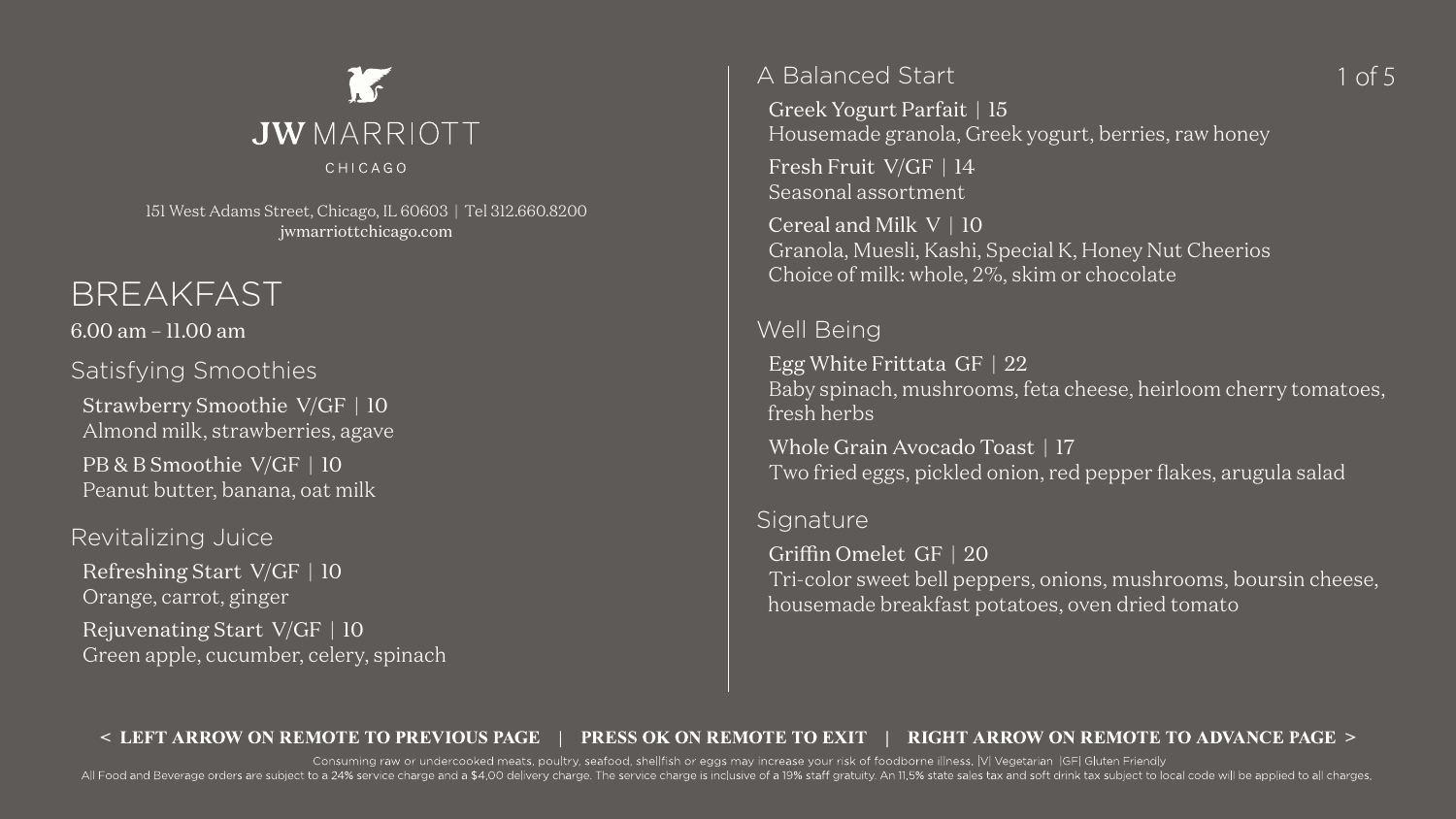### Single Servings

Breakfast Meats | 8 Nueske's smoked bacon, pork sausage patties or chicken-apple sausage

Housemade Breakfast Potatoes V/GF | 8 Shredded Russet potatoes, thyme & rosemary

Bowl of Bananas | 4

Bowl of Berries | 6

Chef's Choice

Stuffed Nutella French Toast | 20 Nutella, cream cheese, banana

Classic Midwestern Kids

Buttermilk Pancakes V | 13 Warm maple syrup, fresh fruit

# BREAKFAST Single Servings 2 of 5

6.00 am – 11.00 am

### Classics

The JW | 29

Two cage-free eggs any style, housemade breakfast potatoes Choice of: Nueske's smoked bacon, chicken-apple sausage,

pork sausage patties

Choice of: bagel, croissant, whole grain toast

Choice of Juice: orange, grapefruit, apple, cranberry, V8 Choice of: Illy coffee, Dammann tea, Valrhona hot chocolate

Buttermilk Pancakes V | 18

All Food and Beverage orders are subject to a 24% service charge and a \$4.00 delivery charge. The service charge is inclusive of a 19% staff gratuity. An 11.5% state sales tax and soft drink tax subject to local code will Consuming raw or undercooked meats, poultry, seafood, shellfish or eggs may increase your risk of foodborne illness. |V| Vegetarian |GF| Gluten Friendly

Macerated blueberries, almond streusel, lemon zest, warm maple syrup

Belgium Waffle | 18

Honey butter, sliced strawberries, whipped cream, warm maple syrup

Bagel Sandwich | 15

Scrambled eggs, Nueske's ham, gruyere cheese, sunflower greens, housemade breakfast potatoes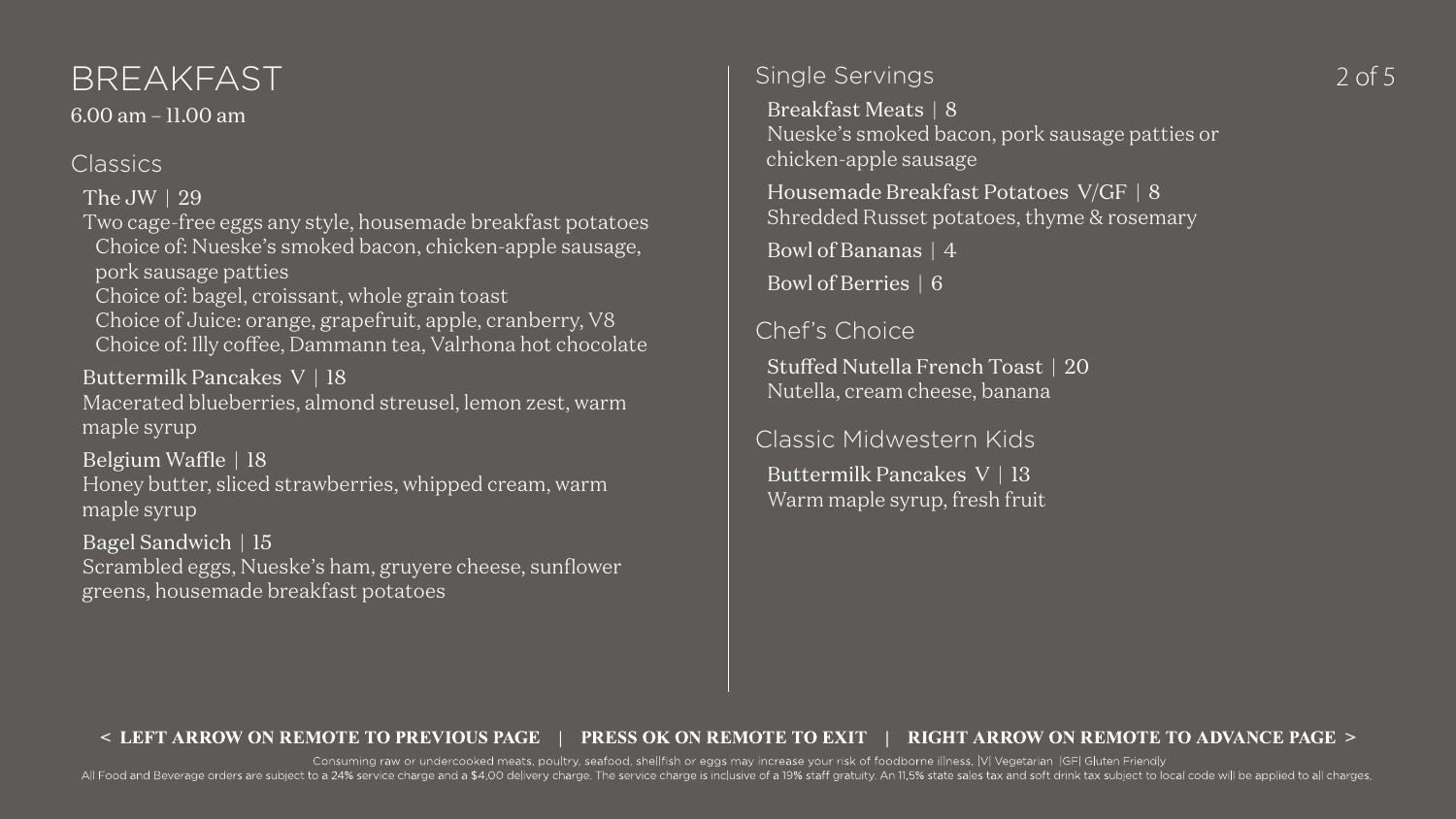# DAYLONG DINING 3 of 5

11.00 am – 10.00 pm

Locally Inspired

French Onion Soup | 14 Artisan baguette crouton, Wisconsin Gruyére cheese

Northern White Bean Soup | 12 Parmesan crouton, chives, olive oil

Balanced Snacks

Roasted Red Pepper White Bean Hummus V | 15 Cold pressed olive oil, carrots, celery, toasted pita bread

Wild Mushroom Artisanal Pizza V | 15 Gruyere, olive oil, chives

Crispy Housemade Chips V/GF | 9 White truffle garlic aioli, creamy chili dipping sauce

Chef Inspired Midwestern Cheeses | 19 Buttermilk blue (cow), prairie breeze (cow), smoked chedder (cow), served with toasted walnuts, apricot jam, dried fig, baguette

Tomato & Fresh Mozzarella Artisanal Pizza V | 15 Basil

Whole Grain Avocado Toast | 17

Breaded Chicken Tenders | 15 BBQ sauce, French fries Mac and Cheese V | 15

Two fried eggs, pickled onion, red pepper flakes, arugula salad

Midwest Classics

*All sandwiches accompanied by choice of one side: French fries, housemade chips, or garden salad* JW Organic Turkey Sandwich | 22 Pesto aioli, crispy bacon, bibb lettuce, heirloom tomato, artisan

wheat bread

All Food and Beverage orders are subject to a 24% service charge and a \$4.00 delivery charge. The service charge is inclusive of a 19% staff gratuity. An 11.5% state sales tax and soft drink tax subject to local code will Consuming raw or undercooked meats, poultry, seafood, shellfish or eggs may increase your risk of foodborne illness. |V| Vegetarian |GF| Gluten Friendly

Burnham Burger | 25 Crispy bacon, cheddar, dill pickles, bibb lettuce, heirloom tomato, smoked aioli, grilled brioche bun

Greens

JW Chopped Salad | 18 Romaine, crispy bacon, smoked blue cheese, heirloom tomato, hard-boiled egg, avocado, housemade ranch dressing

Classic Caesar Salad | 16 Shaved parmesan cheese, crisp croutons

Add Protein To Any Greens Grilled Bistro Filet | 13 Grilled Chicken Breast | 10 Grilled Salmon, Sustainably Sourced | 13

Kids

Creamy cheddar sauce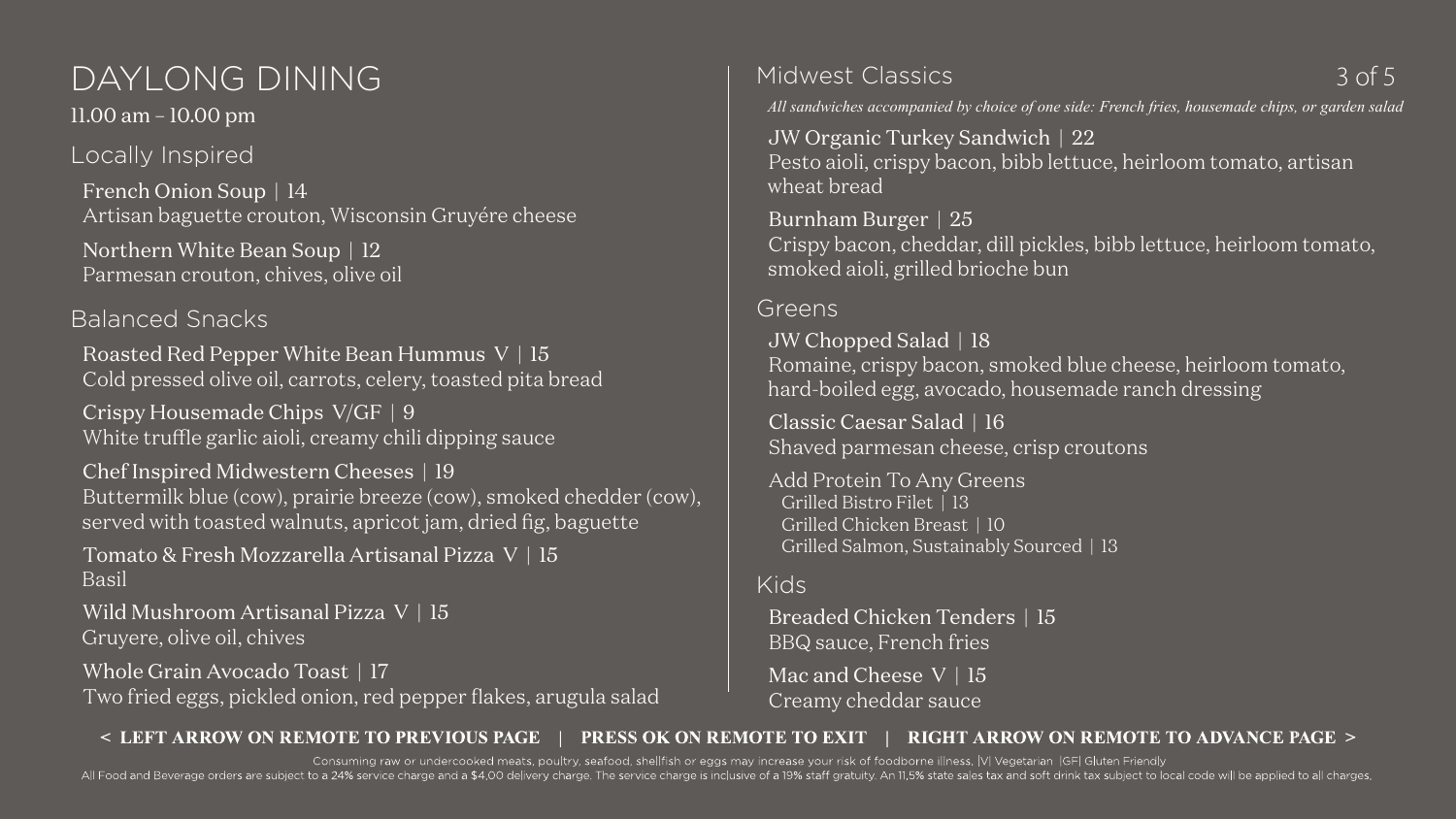# DAYLONG DINING Angelo' Gelato 4 oz. | 8 4 of 5

11.00 am – 10.00 pm

## Chef Crafted

Chicken Schnitzel | 28 Warm German potato salad, wilted spinach, grilled lemon

Sustainably Sourced Salmon | 32 Creamy parsnip puree, fried quinoa, balsamic pearls, broccolini

Add Protein: Grilled Bistro Filet | 13 Grilled Chicken Breast | 10 Grilled Salmon, Sustainably Sourced | 13

Steak & Frites | 35 French fries, herb butter, smoked sea salt

Sweet Serenity | 13 Mango sorbet, dragon fruit, kiwi, pineapple, coconut rocher

Brown Rice Bowl | 20

Carrots, mushrooms, soybeans, celery, green onions, pickled Fresno chiles, ponzu

Dammann Freres Iced Tea | 8 China black tea

### Artful Desserts

La Fournette French Macarons V/GF | 14

Angelo's Gelato Pints V/GF | 13

Stacciatella (chocolate chip), vanilla bean, pistachio or strawberry

Consuming raw or undercooked meats, poultry, seafood, shellfish or eggs may increase your risk of foodborne illness. |V| Vegetarian |GF| Gluten Friendly All Food and Beverage orders are subject to a 24% service charge and a \$4.00 delivery charge. The service charge is inclusive of a 19% staff gratuity. An 11.5% state sales tax and soft drink tax subject to local code will

Angelo' Gelato 4 oz. | 8 Chocolate, strawberry gelato. Lemon sorbet.

# BEVERAGES

Refreshing Choices

Fresh-squeezed orange, fresh-squeezed grapefruit, apple, cranberry, V8 | 8

```
Pepsi, Diet Pepsi, Sierra Mist, Schweppes Club Soda, Schweppes
```
Soft Drinks | 7 Tonic, Schweppes Ginger Ale

Water Perrier Sparkling 330 mL | 8 / 500 mL | 10 Evian 330 mL | 8 / 500 mL | 10

Hot Beverages Cappuccino, Latte | 8 French Press Coffee Small | 13 / Large | 17 Illy Coffee Small | 9 / Large | 14 Assorted Dammann Hot Tea | 9 Valrhona Hot Chocolate | 9

Milk | 5 Whole, 2%, skim, chocolate, almond or oat